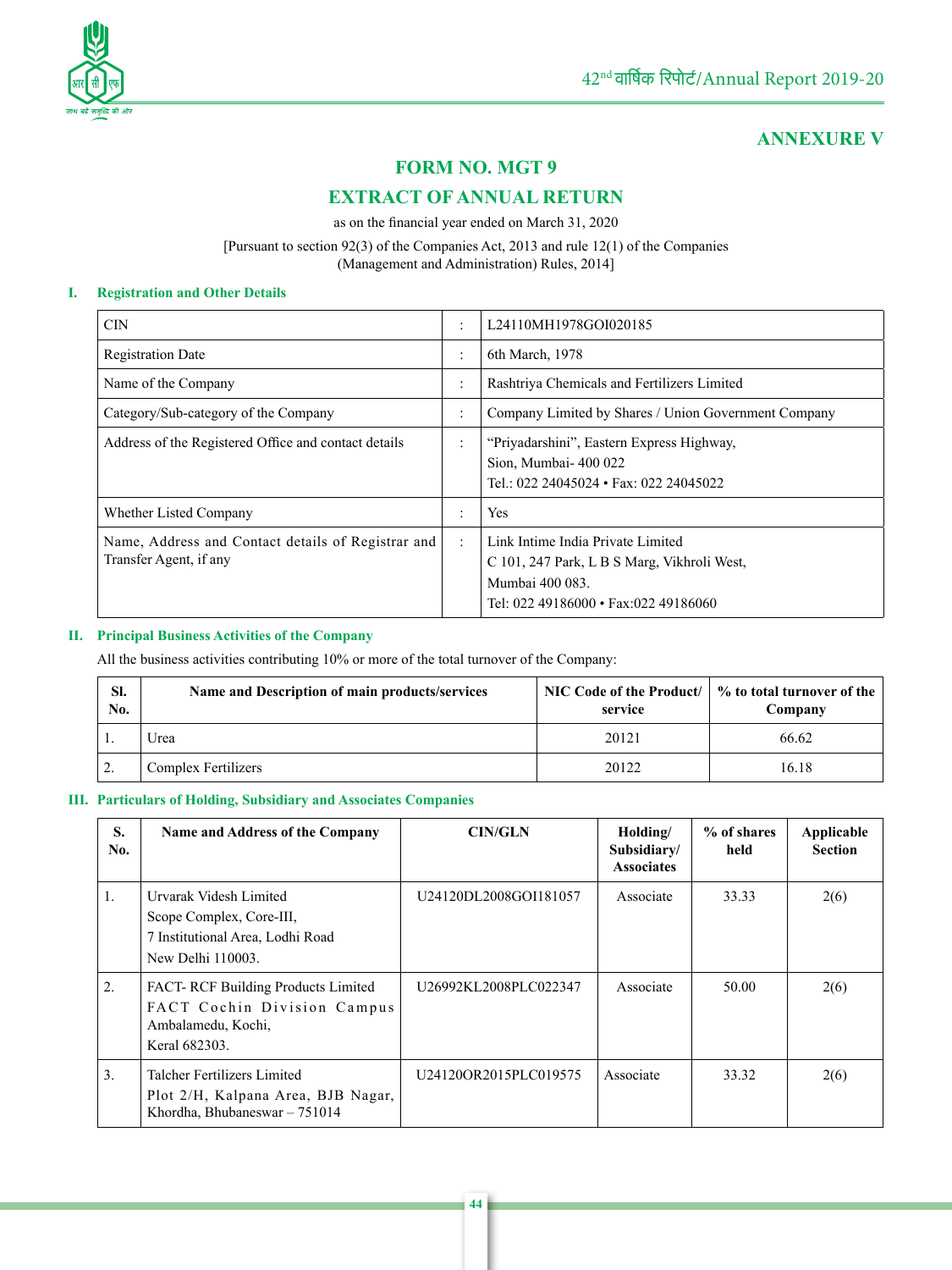## IV. Shareholding Pattern (Equity Share Capital Break up as percentage of Total Equity)

#### **CATEGORY-WISE SHAREHOLDING**  $i)$

|     | <b>Category of Shareholders</b>                                                        |           |                          | No. of Shares held at the beginning of the<br>year (As on April 1, 2019) |                           |                 |                 | No. of Shares held at the end of the year<br>(As on March 31, 2020) |                      | $\frac{0}{0}$<br>Change |
|-----|----------------------------------------------------------------------------------------|-----------|--------------------------|--------------------------------------------------------------------------|---------------------------|-----------------|-----------------|---------------------------------------------------------------------|----------------------|-------------------------|
|     |                                                                                        | Demat     | Physical                 | <b>Total</b>                                                             | $%$ of<br>total<br>shares | Demat           | <b>Physical</b> | <b>Total</b>                                                        | % of total<br>shares | during<br>the year      |
|     | (A) Promoters                                                                          |           |                          |                                                                          |                           |                 |                 |                                                                     |                      |                         |
| (1) | Indian                                                                                 |           |                          |                                                                          |                           |                 |                 |                                                                     |                      |                         |
|     | (a) Individuals / HUF                                                                  |           |                          |                                                                          |                           |                 |                 |                                                                     |                      |                         |
|     | (b) Central Govt.                                                                      | 413769483 | $\overline{\phantom{0}}$ | 413769483                                                                |                           | 75.00 413769483 |                 | 413769483                                                           | 75.00                |                         |
|     | (c) State Govt.                                                                        |           |                          |                                                                          |                           |                 |                 |                                                                     |                      | $\qquad \qquad -$       |
|     | (d) Bodies Corp.                                                                       |           |                          |                                                                          |                           |                 |                 |                                                                     |                      |                         |
|     | (e) Banks/FI                                                                           |           |                          |                                                                          |                           |                 |                 |                                                                     |                      |                         |
|     | (f) Any Other                                                                          |           |                          |                                                                          |                           |                 |                 |                                                                     |                      |                         |
|     | Sub Total $(A)(1)$                                                                     | 413769483 | $\overline{\phantom{0}}$ | 441353888                                                                |                           | 75.00 413769483 |                 | 413769483                                                           | 75.00                |                         |
| (2) | Foreign                                                                                |           |                          |                                                                          |                           |                 |                 |                                                                     |                      |                         |
|     | (a) NRs-Individuals                                                                    |           |                          |                                                                          |                           |                 |                 |                                                                     |                      |                         |
|     | (b) Other-Individuals                                                                  |           | $\overline{a}$           |                                                                          |                           |                 |                 |                                                                     |                      | -                       |
|     | (c) Bodies Corp.                                                                       |           | -                        |                                                                          |                           |                 |                 |                                                                     |                      | -                       |
|     | (d) Banks/FI                                                                           |           | $\overline{\phantom{0}}$ |                                                                          |                           |                 |                 |                                                                     |                      |                         |
|     | (e) Any Other                                                                          |           |                          |                                                                          |                           |                 |                 |                                                                     |                      |                         |
|     | Sub Total $(A)(2)$                                                                     |           |                          |                                                                          |                           |                 |                 |                                                                     |                      | -                       |
|     | <b>Total Shareholding of</b><br>Promoter(A) = (A)(1) +(A)(2)                           | 413769483 | $\overline{\phantom{0}}$ | 441353888                                                                |                           | 75.00 413769483 |                 | 413769483                                                           | 75.00                |                         |
|     | (B) Public Shareholding                                                                |           |                          |                                                                          |                           |                 |                 |                                                                     |                      |                         |
| (1) | <b>Institutions</b>                                                                    |           |                          |                                                                          |                           |                 |                 |                                                                     |                      |                         |
|     | (a) Mutual Funds                                                                       | 84        | 4900                     | 4984                                                                     |                           | 13095           | 4900            | 17995                                                               | 0.01                 | 0.01                    |
|     | (b) Banks/FI                                                                           | 13283596  |                          | 13283596                                                                 | 2.40                      | 13433353        |                 | 13433353                                                            | 2.42                 | 0.02                    |
|     | (c) Central Govt.                                                                      |           |                          |                                                                          |                           |                 |                 |                                                                     |                      | -                       |
|     | (d) State Govt $(s)$ .                                                                 |           |                          |                                                                          |                           |                 |                 |                                                                     |                      |                         |
|     | (e) Venture Capital Funds                                                              |           |                          |                                                                          |                           |                 |                 |                                                                     |                      |                         |
|     | (f) Insurance Companies                                                                | 6054475   | $\overline{\phantom{0}}$ | 6054475                                                                  | 1.10                      | 6054475         |                 | 6054475                                                             | 1.10                 |                         |
|     | (g) FIIs/ Foreign Portfolio<br>Investor                                                | 7146033   | $\overline{\phantom{0}}$ | 7146033                                                                  | 1.30                      | 6766362         |                 | 6766362                                                             | 1.23                 | $-0.07$                 |
|     | (h) Foreign Venture Capital<br>Funds                                                   |           |                          |                                                                          |                           |                 |                 |                                                                     |                      |                         |
|     | (i) Others(Specify)                                                                    |           |                          |                                                                          |                           |                 |                 |                                                                     |                      |                         |
|     | UTI                                                                                    |           | 2400                     | 2400                                                                     |                           |                 |                 |                                                                     |                      |                         |
|     | Sub Total $(B)(1)$                                                                     | 26484188  | 7300                     | 26491488                                                                 | 4.80                      | 26267285        | 4900            | 26272185                                                            | 4.76                 | $-0.04$                 |
| (2) | <b>Central Government/</b><br><b>State Government(s)/</b><br><b>President of India</b> |           |                          |                                                                          |                           |                 |                 |                                                                     |                      |                         |
|     | Sub total $(B)$ $(2)$                                                                  |           |                          |                                                                          |                           |                 |                 |                                                                     |                      |                         |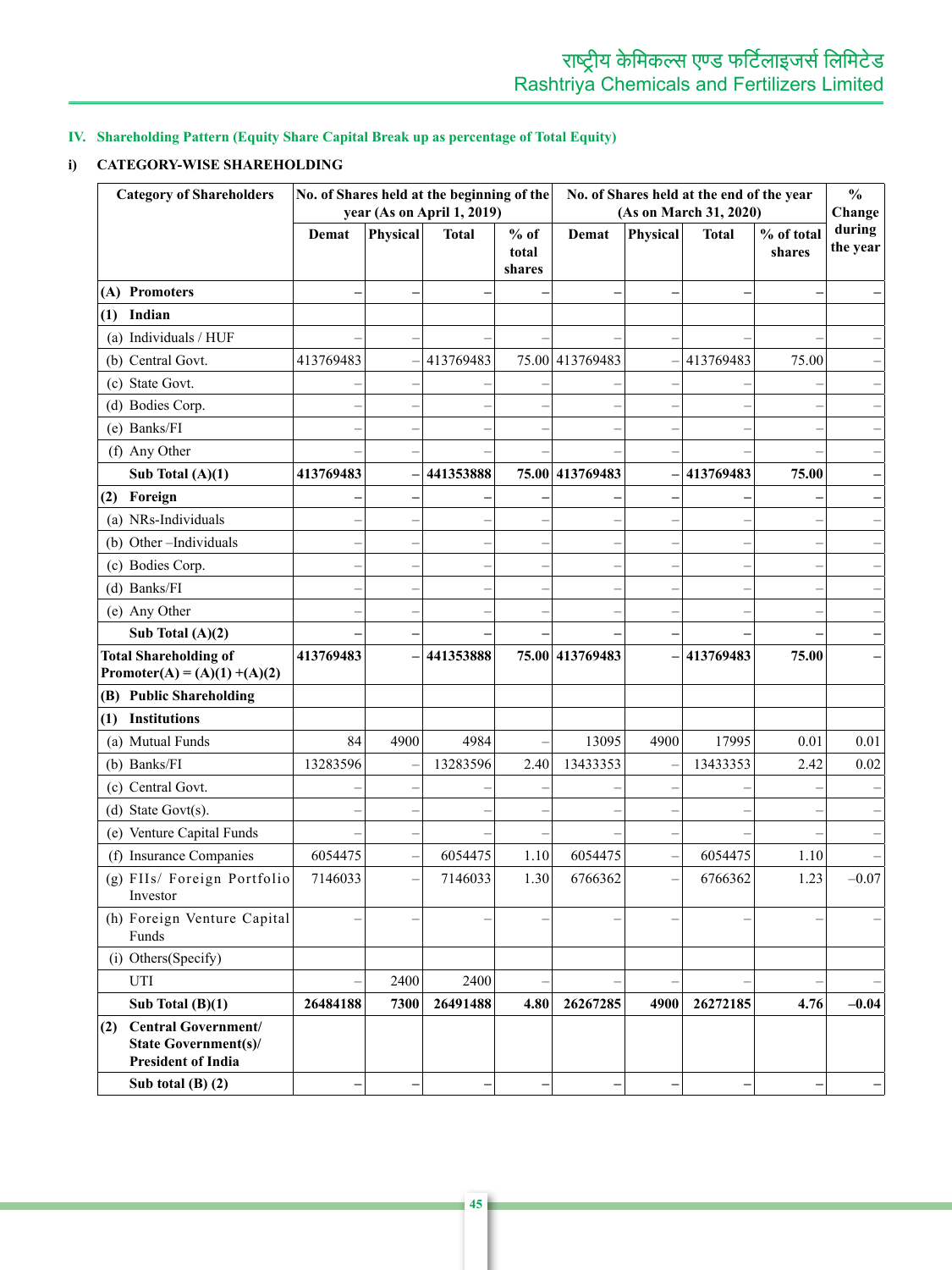

|     | <b>Category of Shareholders</b>                                                        | No. of Shares held at the beginning of the<br>year (As on April 1, 2019) |                 |                             |                           |                                    |          | No. of Shares held at the end of the year<br>(As on March 31, 2020) |                      | $\frac{0}{0}$<br>Change |
|-----|----------------------------------------------------------------------------------------|--------------------------------------------------------------------------|-----------------|-----------------------------|---------------------------|------------------------------------|----------|---------------------------------------------------------------------|----------------------|-------------------------|
|     |                                                                                        | Demat                                                                    | <b>Physical</b> | <b>Total</b>                | $%$ of<br>total<br>shares | Demat                              | Physical | <b>Total</b>                                                        | % of total<br>shares | during<br>the year      |
| (3) | <b>Non-Institutions</b>                                                                |                                                                          |                 |                             |                           |                                    |          |                                                                     |                      |                         |
|     | (a) Bodies Corporate                                                                   |                                                                          |                 |                             |                           |                                    |          |                                                                     |                      |                         |
|     | (i) Indian                                                                             | 10632097                                                                 | 8400            | 10640497                    | 1.93                      | 9834639                            | 8400     | 9843039                                                             | 1.79                 | $-0.14$                 |
|     | (ii) Overseas                                                                          |                                                                          | 500             | 500                         | 0.00                      |                                    |          |                                                                     | 0.00                 | 0.00                    |
|     | (b) Individuals                                                                        |                                                                          |                 |                             |                           |                                    |          |                                                                     |                      |                         |
|     | (i) Individual shareholders<br>holding nominal share<br>capital upto ₹ 1 lakh.         | 67728506                                                                 | 87567           | 67816073                    | 12.29                     | 71147746                           | 81490    | 71229236                                                            | 12.91                | 0.62                    |
|     | (ii) Individual shareholders<br>holding nominal share<br>capital in excess of ₹ 1 lakh | 20784101                                                                 | 110800          | 20894901                    | 3.79                      | 20584313                           | 110800   | 20695113                                                            | 3.75                 | $-0.04$                 |
|     | (c) Others(Specify)                                                                    |                                                                          |                 |                             |                           |                                    |          |                                                                     |                      |                         |
|     | Non Resident Indians (Repat)                                                           | 1984900                                                                  | 827100          | 2812000                     | 0.51                      | 1992633                            | 827100   | 2819733                                                             | 0.51                 |                         |
|     | Non Resident Indians (Non<br>Repat)                                                    | 698039                                                                   |                 | 698039                      | 0.13                      | 594227                             |          | 594227                                                              | 0.11                 | $-0.02$                 |
|     | Foreign Nationals                                                                      | 600                                                                      |                 | 600                         |                           | 500                                |          | 500                                                                 | 0.00                 |                         |
|     | Hindu Undivided Family                                                                 | 5940858                                                                  |                 | 5940858                     | 1.08                      | 5247529                            |          | 5247529                                                             | 0.95                 | $-0.13$                 |
|     | <b>Clearing Member</b>                                                                 | 2354698                                                                  |                 | 2354698                     | 0.43                      | 1044991                            |          | 1044991                                                             | 0.19                 | $-0.24$                 |
|     | Trusts                                                                                 | 49100                                                                    |                 | 49100                       |                           | 36100                              |          | 36100                                                               |                      |                         |
|     | <b>Trust Employee</b>                                                                  | 3000                                                                     |                 | 3000                        | $\overline{\phantom{0}}$  | 13500                              |          | 13500                                                               |                      |                         |
|     | <b>IEPF</b>                                                                            | 70817                                                                    |                 | 70817                       | 0.01                      | 121077                             |          | 121077                                                              | 0.03                 | 0.02                    |
|     | NBFCs registered with RBI                                                              | 146046                                                                   |                 | 146046                      | 0.03                      | 1387                               |          | 1387                                                                | 0.00                 | $-0.03$                 |
|     | Sub Total $(B)(3)$                                                                     | 110392762 1034367                                                        |                 | 111427129                   | 20.20                     | 110618642 1027790                  |          | 111646432                                                           | 20.24                | 0.04                    |
|     | <b>Total Public</b><br>Shareholding $(B)= (B)$<br>$(1)+(B)(2)+(B)(3)$                  | 136876950                                                                | 1041667         | 137918617                   | 25.00                     | 136885927                          | 1032690  | 137918617                                                           | 25.00                |                         |
|     | Total $(A)+(B)$                                                                        |                                                                          |                 | 550646433 1041667 551688100 |                           | 100.00 550655410 1032690 551688100 |          |                                                                     | 100.00               |                         |
|     | (C) Shares held by Custodian<br>for GDRs & ADRs                                        |                                                                          |                 |                             |                           |                                    |          |                                                                     |                      |                         |
|     | Grand Total $(A)+(B)+(C)$                                                              |                                                                          |                 | 550634575 1041667 551688100 |                           | 100.00 550655410 1032690 551688100 |          |                                                                     | 100.00               | 0.00                    |

## **ii) SHAREHOLDING OF PROMOTERS**

| No. | Sr. Name of shareholder |                  | the year (As on April 1, 2019)            | No. of Shares held at the beginning of                  | No. of Shares held at the end of the year | (As on March 31, 2020)                      | % Change<br>during the                                   |      |
|-----|-------------------------|------------------|-------------------------------------------|---------------------------------------------------------|-------------------------------------------|---------------------------------------------|----------------------------------------------------------|------|
|     |                         | No. of<br>shares | % of total<br>shares<br>of the<br>company | % of shares<br>pledged<br>encumbered<br>to total shares | No. of<br>shares                          | $%$ of total<br>shares<br>of the<br>company | % of shares<br>pledged/<br>encumbered<br>to total shares | year |
|     | The President of India  | 413769483        | 75.00                                     |                                                         | 413769483                                 | 75.00                                       | $\overline{\phantom{a}}$                                 |      |
|     | <b>Total</b>            | 413769483        | 75.00                                     |                                                         | 413769483                                 | 75.00                                       | –                                                        |      |

## **iii) CHANGE IN PROMOTERS' SHAREHOLDING**

| Sr. | Name of the shareholder   | Shareholding at the   |                            | Date | Increase/    | Reason |                 | Cumulative shareholding |  |  |
|-----|---------------------------|-----------------------|----------------------------|------|--------------|--------|-----------------|-------------------------|--|--|
| No. |                           | beginning of the year |                            |      | Decrease in  |        | during the year |                         |  |  |
|     |                           | No. of                | $\sqrt{6}$ of total shares |      | shareholding |        | No. of          | % of total shares       |  |  |
|     |                           | shares                | of the Company             |      |              |        | shares          | of the Company          |  |  |
|     | No Change during the year |                       |                            |      |              |        |                 |                         |  |  |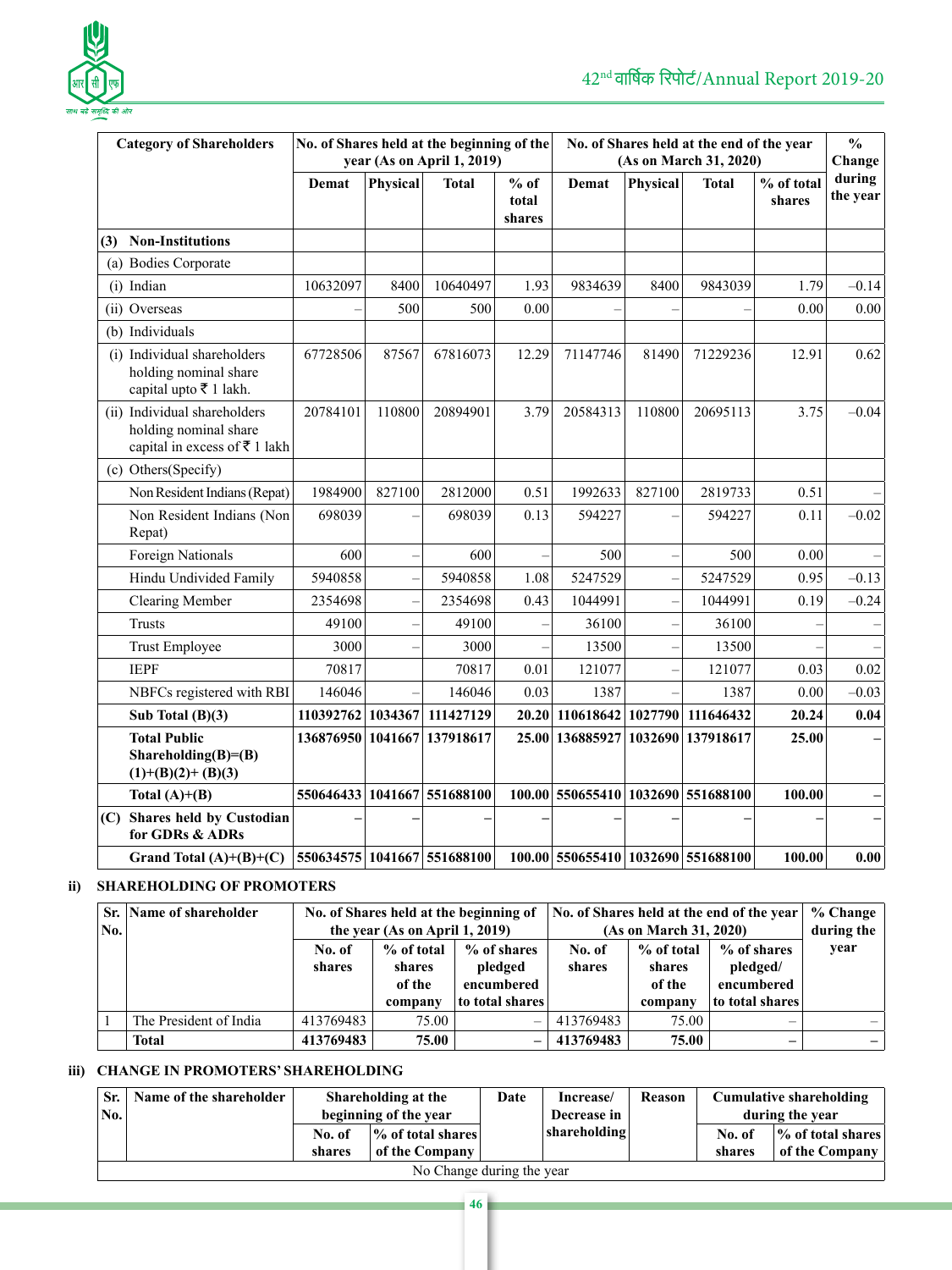#### iv) SHAREHOLDING PATTERN OF TOP TEN SHAREHOLDERS (OTHER THAN DIRECTORS, PROMOTERS AND HOLDERS OF GDRS AND ADRS)

| Name of the shareholder                                                                                    |               | of the year (01.04.2019)               | Shareholding at the beginning Shareholding at the end of the<br>year (31.03.2020) |                                        |  |
|------------------------------------------------------------------------------------------------------------|---------------|----------------------------------------|-----------------------------------------------------------------------------------|----------------------------------------|--|
|                                                                                                            | No. of shares | % of total<br>shares of the<br>Company | No. of shares                                                                     | % of total<br>shares of the<br>Company |  |
| Life Insurance Corporation of India                                                                        | 1,14,09,167   | 2.07                                   | 1,14,09,167                                                                       | 2.07                                   |  |
| The New India Assurance Company Limited                                                                    | 33,03,975     | 0.60                                   | 33,03,975                                                                         | 0.60                                   |  |
| Jagdish Amritlal Shah                                                                                      | 22,19,000     | 0.40                                   | 22,19,000                                                                         | 0.40                                   |  |
| General Insurance Corporation of India                                                                     | 15,00,000     | 0.27                                   | 15,00,000                                                                         | 0.27                                   |  |
| Dimensional Emerging Markets Value Fund                                                                    | 19,49,382     | 0.35                                   | 14,60,777                                                                         | 0.26                                   |  |
| Emerging Markets Core Equity Portfolio (The Portfolio) Of Dfa<br>Investment Dimensions Group Inc. (Dfaidg) | 15,74,929     | 0.29                                   | 13,32,766                                                                         | 0.24                                   |  |
| <b>ICICI Bank Limited</b>                                                                                  | 6,59,748      | 0.12                                   | 12,25,751                                                                         | 0.22                                   |  |
| The Emerging Markets Small Cap Series Of The Dfa Investment<br><b>Trust Company</b>                        | 8,93,387      | 0.17                                   | 977335                                                                            | 0.18                                   |  |
| Bharat Taparia                                                                                             | 9,61,597      | 0.17                                   | 9,61,597                                                                          | 0.17                                   |  |
| National Insurance Company Limited                                                                         |               |                                        | 8,00,000                                                                          | 0.15                                   |  |
| Wisdomtree Emerging Markets Smallcap Dividend Fund                                                         |               |                                        | 6,81,353                                                                          | 0.12                                   |  |
| Lal Tolani                                                                                                 |               |                                        | 6,60,500                                                                          | 0.12                                   |  |
| <b>MV SCIF Mauritius</b>                                                                                   | 8,76,412      | 0.16                                   | 5,80,083                                                                          | 0.11                                   |  |

The shares of the Company are substantially held in dematerialized form and are traded on a daily basis and hence, the date wise increase /decrease in shareholding is not indicated.

## v) SHAREHOLDING OF DIRECTORS AND KEY MANAGERIAL PERSONNEL

| Sr.<br>No. | Name of the shareholder | Shareholding at the<br>beginning of the year |                                                 | Date | Increase/<br>Decrease in | Reason | <b>Cumulative shareholding</b><br>during the year |                                      |
|------------|-------------------------|----------------------------------------------|-------------------------------------------------|------|--------------------------|--------|---------------------------------------------------|--------------------------------------|
|            |                         | No. of<br>shares                             | $\frac{1}{6}$ of total shares<br>of the Company |      | shareholding             |        | No. of<br>shares                                  | % of total shares <br>of the Company |
|            | Shri Sudhir D. Panadare | 200                                          |                                                 |      |                          | –      | 200                                               |                                      |

#### V. INDEBTEDNESS

Indebtedness of the Company including interest outstanding/accrued but no due for payment

 $\bar{\bar{\tau}}$  in Crore

|                                                     | <b>Secured Loans</b><br>excluding deposits | <b>Unsecured Loans</b> | <b>Deposit</b> | <b>Total</b><br><b>Indebtedness</b> |
|-----------------------------------------------------|--------------------------------------------|------------------------|----------------|-------------------------------------|
| Indebtedness at the beginning of the financial year |                                            |                        |                |                                     |
| Principal Amount<br>(i)                             | 2992.95                                    | 468.76                 |                | 3461.71                             |
| Interest due but not paid<br>(11)                   |                                            |                        |                |                                     |
| (iii) Interest accrued but not due                  | 6.75                                       | 0.69                   |                | 7.44                                |
| Total (i+ii+iii)                                    | 2999.70                                    | 469.45                 |                | 3469.15                             |
| Change in Indebtedness during the financial year    |                                            |                        |                |                                     |
| Addition<br>(i)                                     | 1638.47                                    | 2765.31                |                | 4403.78                             |
| Reduction<br>(11)                                   | 2576.80                                    | 469.45                 |                | 3046.25                             |
| <b>Net Change</b>                                   | (938.33)                                   | 2295.86                |                | 1357.53                             |
| Indebtedness at the end of the financial year       |                                            |                        |                |                                     |
| Principal Amount<br>(i)                             | 2058.82                                    | 2764.21                |                | 4823.03                             |
| Interest due but not paid<br>(11)                   |                                            |                        |                |                                     |
| Interest accrued but not due<br>(111)               | 2.55                                       | 1.11                   |                | 3.66                                |
| Total (i+ii+iii)                                    | 2061.37                                    | 2765.31                |                | 4826.68                             |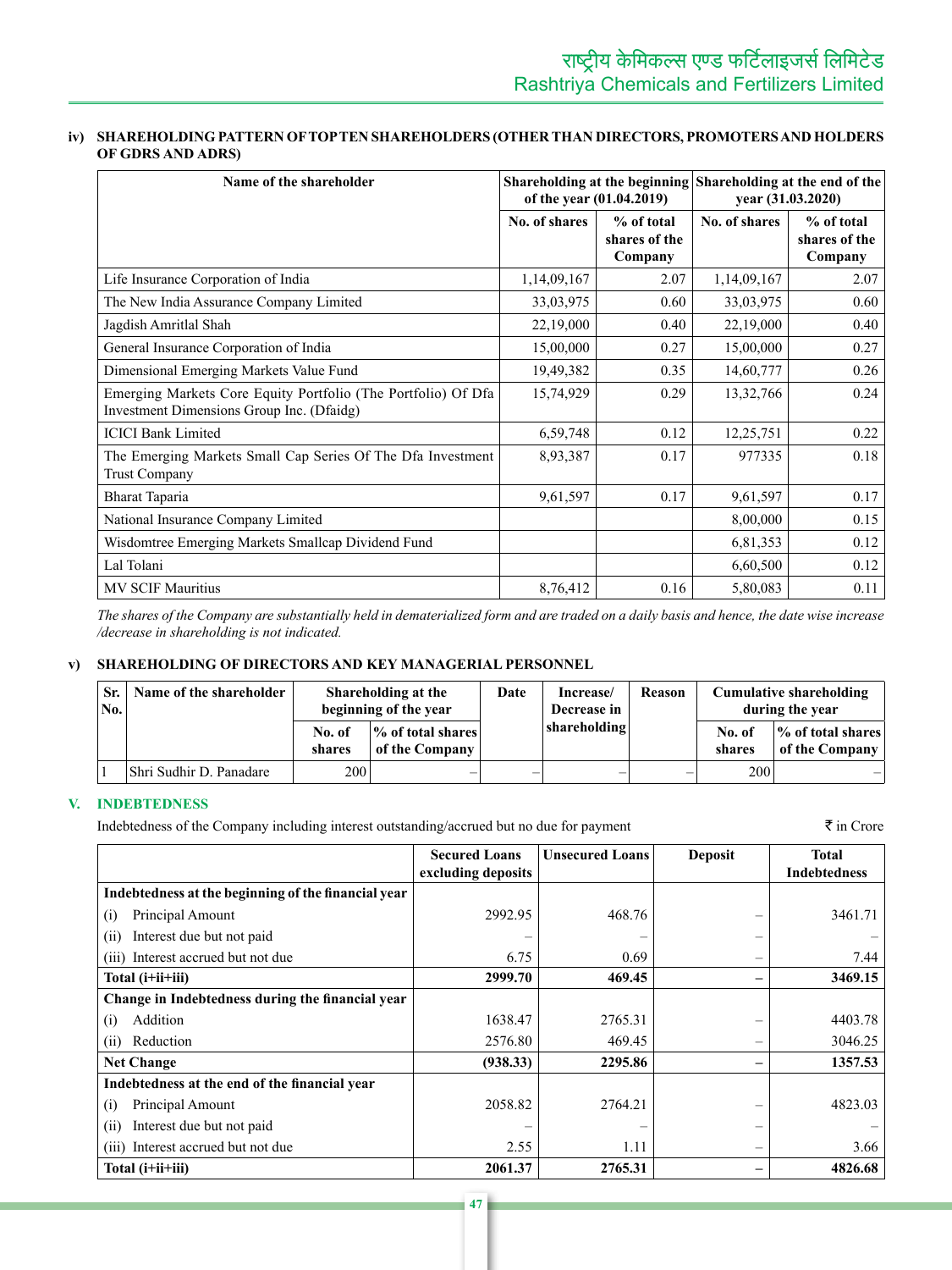

## **VI. REMUNERATION OF DIRECTORS AND KEY MANAGERIAL PERSONNEL**

## **A. Remuneration to Managing Director, Whole-time Directors and /or Manager**

|                  |                                                                                      |                                                |                                                  |                               |                             |                          | $(in \bar{z})$         |
|------------------|--------------------------------------------------------------------------------------|------------------------------------------------|--------------------------------------------------|-------------------------------|-----------------------------|--------------------------|------------------------|
| Sr.<br>No.       | <b>Particulars to Remuneration</b>                                                   | Shri S.C.<br>Mudgerikar<br>(from<br>01.10.2019 | Shri Umesh<br>V. Dhatrak<br>(upto<br>30.09.2019) | Shri<br>Sudhir D.<br>Panadare | <b>Shri Umesh</b><br>Dongre | Shri K. U.<br>Thankachen | <b>Total</b><br>Amount |
| 1                | Gross Salary                                                                         |                                                |                                                  |                               |                             |                          |                        |
| a)               | Salary as per provisions contained in section<br>$17(1)$ of the Income Tax Act, 1961 | 21,44,846                                      | 77,31,790                                        | 39,58,785                     | 37,47,116                   | 36,47,242                | 212,29,779             |
| b)               | Value of perquisites $u/s$ 17(2) Income Tax<br>Act, 1961                             | 96,667                                         | 6,26,183                                         | 5,96,492                      | 5,65,246                    | 5, 51, 226               | 24, 35, 814            |
| $\mathbf{c}$     | Profits in lieu of salary under section $17(3)$<br>Income tax Act, 1961              |                                                |                                                  |                               |                             |                          |                        |
| 2.               | <b>Stock Option</b>                                                                  |                                                | -                                                | $\overline{\phantom{0}}$      |                             |                          |                        |
| $\overline{3}$ . | <b>Sweat Equity</b>                                                                  |                                                | —                                                | —                             | —                           |                          |                        |
| $\overline{4}$ . | Commission                                                                           |                                                |                                                  |                               |                             |                          |                        |
|                  | $-$ as % of Profit                                                                   |                                                |                                                  | —                             |                             |                          |                        |
|                  | - others, specify                                                                    |                                                |                                                  |                               |                             |                          |                        |
| 5.               | Others <i>i.e.</i> PF, Pension, Leave encashment<br>and medical expenses             | 2,77,994                                       | 6,77,378                                         | 5,81,489                      | 4,84,104                    | 4,67,312                 | 24,88,277              |
|                  | Total $(A)$                                                                          | 25, 19, 507                                    | 90,35,351                                        | 51,36,766                     | 47,96,466                   | 46,65,780                | 261,53,870             |
|                  | Ceiling as per the Act                                                               | N.A.                                           | N.A.                                             | N.A.                          | N.A.                        | N.A.                     | N.A.                   |

### **B. Remuneration to other directors**

 $(in \overline{\tau})$ 

| Sr.            | <b>Particulars to Remuneration</b>           | <b>Shri Harin</b>   | Shri G.M.                     | Shri                           | Prof. Anil | Dr.             | Total    |
|----------------|----------------------------------------------|---------------------|-------------------------------|--------------------------------|------------|-----------------|----------|
| No.            |                                              | Pathak              | Inamdar                       | Suryanarayana                  | K. Singh   | Shambu<br>Kumar | Amount   |
|                |                                              | (upto<br>09.06.2019 | (upto<br>$ 09.06.2019\rangle$ | Simhadri (upto<br>(07.03.2020) |            |                 |          |
|                | <b>Independent Directors</b>                 |                     |                               |                                |            |                 |          |
|                | • Fee for attending board/committee meetings | 135000              | 155000                        | 610000                         | 520000     | 475000          | 1895000  |
|                | • Commission                                 |                     |                               |                                |            |                 |          |
|                | • Others, please specify                     |                     |                               |                                |            |                 |          |
|                | Total (A)                                    | 135000              | 155000                        | 610000                         | 520000     | 475000          | 1895000  |
| $\overline{2}$ | Other Non-Executive Directors                |                     |                               |                                |            |                 |          |
|                | • Fee for attending board/committee meetings |                     |                               |                                |            |                 |          |
|                | • Commission                                 |                     |                               |                                |            |                 |          |
|                | • Others, please specify                     |                     |                               |                                |            |                 |          |
|                | Total $(2)$                                  |                     |                               |                                |            |                 |          |
|                | Total (B)= $(1+2)$                           | 135000              | 155000                        | 610000                         | 520000     | 475000          | 1895000  |
|                | <b>Total Managerial Remuneration(A+B)</b>    |                     |                               |                                |            |                 | 28048870 |
|                | Overall Ceiling as per the Act               | N.A.                | N.A.                          | N.A.                           | N.A.       | N.A.            | N.A.     |